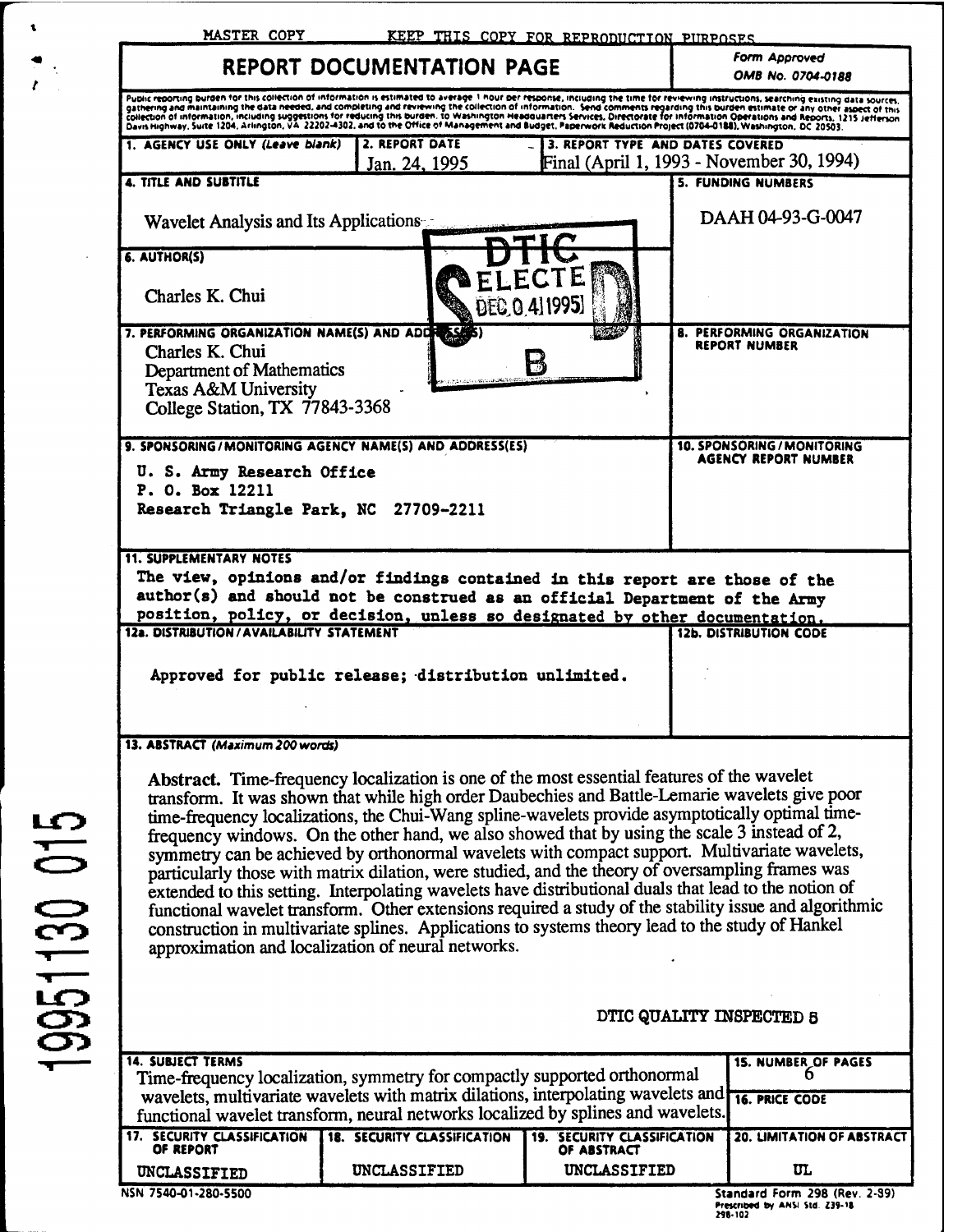**Wavelet Analysis and Its Applications**

# FINAL REPORT

**Charles K. Chui** Department of Mathematics Texas A&M University College Station, TX 77843-3368

January 24, 1995

# Sponsored by SDIO/IST U.S. Army Research Office

Contract Number DAAH 04-93-G-0047

Texas Engineering Experiment Station Texas A&M University System

> Approved for Public Release Distribution Unlimited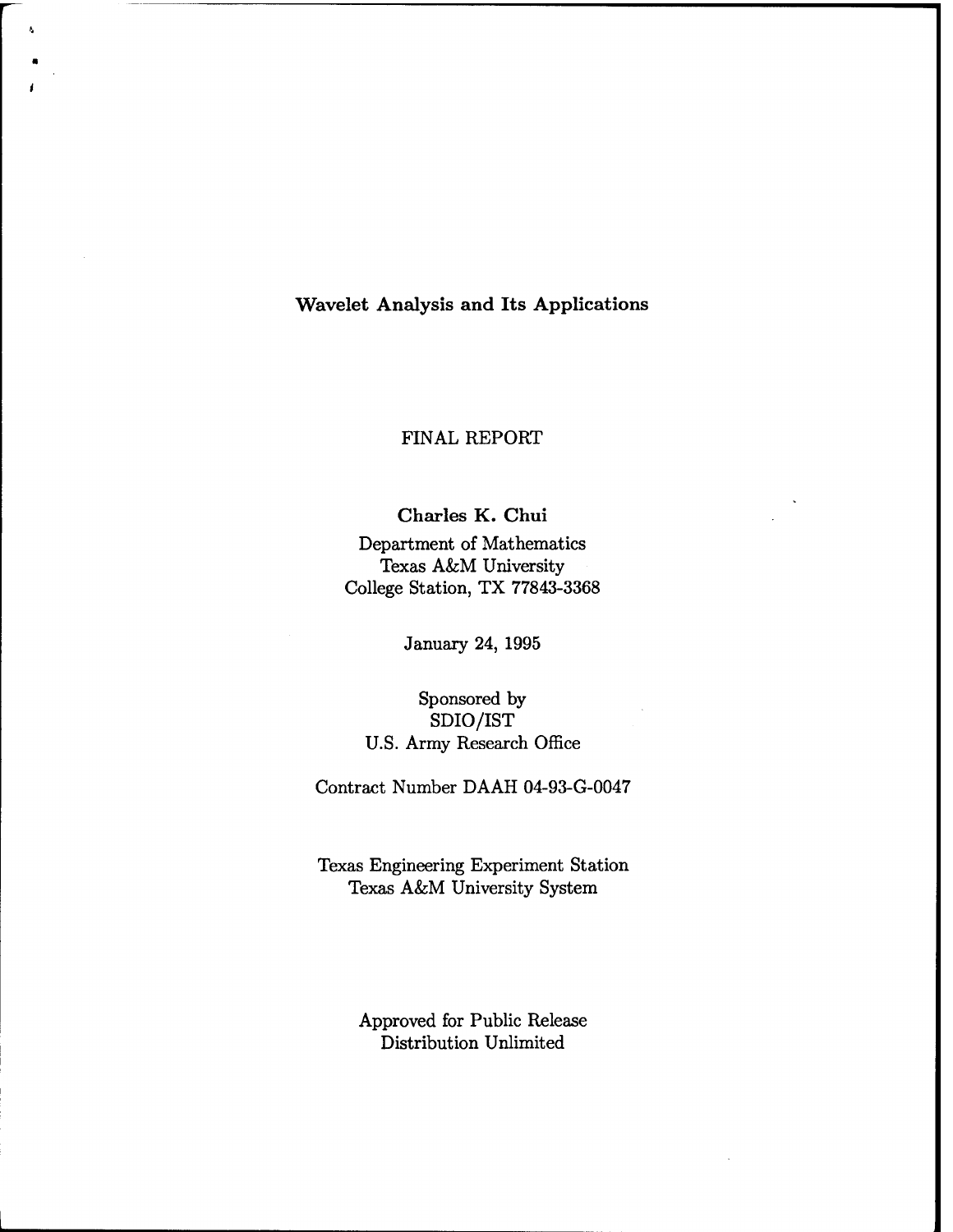### **A. Statement of the problem studied**

This research project was devoted to the study of the mathematical aspects of wavelet analysis and to investigate the various applications of wavelets and related areas. The original research plan was a three-year effort to fully develop the stationary theory of wavelets, both in the univariate and the multivariate settings, and to apply this theory to solve certain important engineering problems, including such applications as modeling the cochlea of the human ear. Unfortunately, due to budget difficulty, this research project was only funded for the first year. Although an additional fund greatly faciliate the six-month extension, there was not enough time nor manpower to complete the original somewhat ambitious goal. Nevertheless, a total of fourteen (14) papers were written and published (or accepted), and further research is being carried out, even without research support.

### **B. Summary of the most important results**

The core of this research effort is the mathematical development of wavelet analysis. Hence, although the resutls obtained can be divided in the following three categories, the main results are in wavelet theory.

#### **B.l. Wavelet Analysis**

**A** time-frequency analysis of the wavelet transform was studied very carefully in [1]. It was shown that families of semi-orthogonal wavelets (including the Chui-Wang spline wavelets) provide asymptotically optimal time-frequency localization [1], while the width ofthe time-frequency window of orthogonal wavelets (inclduing the Daubechies and Battle-Lemarie wavelets) tends to infinity as the order increases. For applications to signal analysis, the complexity of the semi-orthogonal (particularly the Chui-Wang spline) wavelet decomposition and reconstruction schemes is given in [3]. Since orthonormal wavelets are commonly used, particularly by the engineers, we changed the scale from 2 to 3 in our paper [4] in order to yield compactly supported orthonormal wavelets with symmetry and anti-symmetry. It is important to remark that this requires the sacrifice of minimum support. To generalize to the multivariate setting, a general framework of multivariate wavelets together with their duals was developed in [5]. In particulay, when a matrix dilation is used, a general theory which includes that of oversampling frames was given in [6]. All of the wavelet theory mentioned above is a result of orthogonal projection. In [7], we considered wavelets obtained by interpolation projection and introudced the concept of functional wavelet transform induced by the distributional duals. A new method of construction of spline-wavelets was introduced in [8].

#### **B.2. Spline modeling**

Due to the fact that spline-wavelets are simple, explicit, and flexible, and that nearoptimality for time-frequency localization is achieved, we returned to further develop the algorithmic and stability aspects of multivariate, and particularly bivariate, spline functions on arbitrary triangulatons. When vertex splines are used to achieve the optimal order of approximation from the spline apaces of degree  $3r + 2$  with rth order of smoothness, it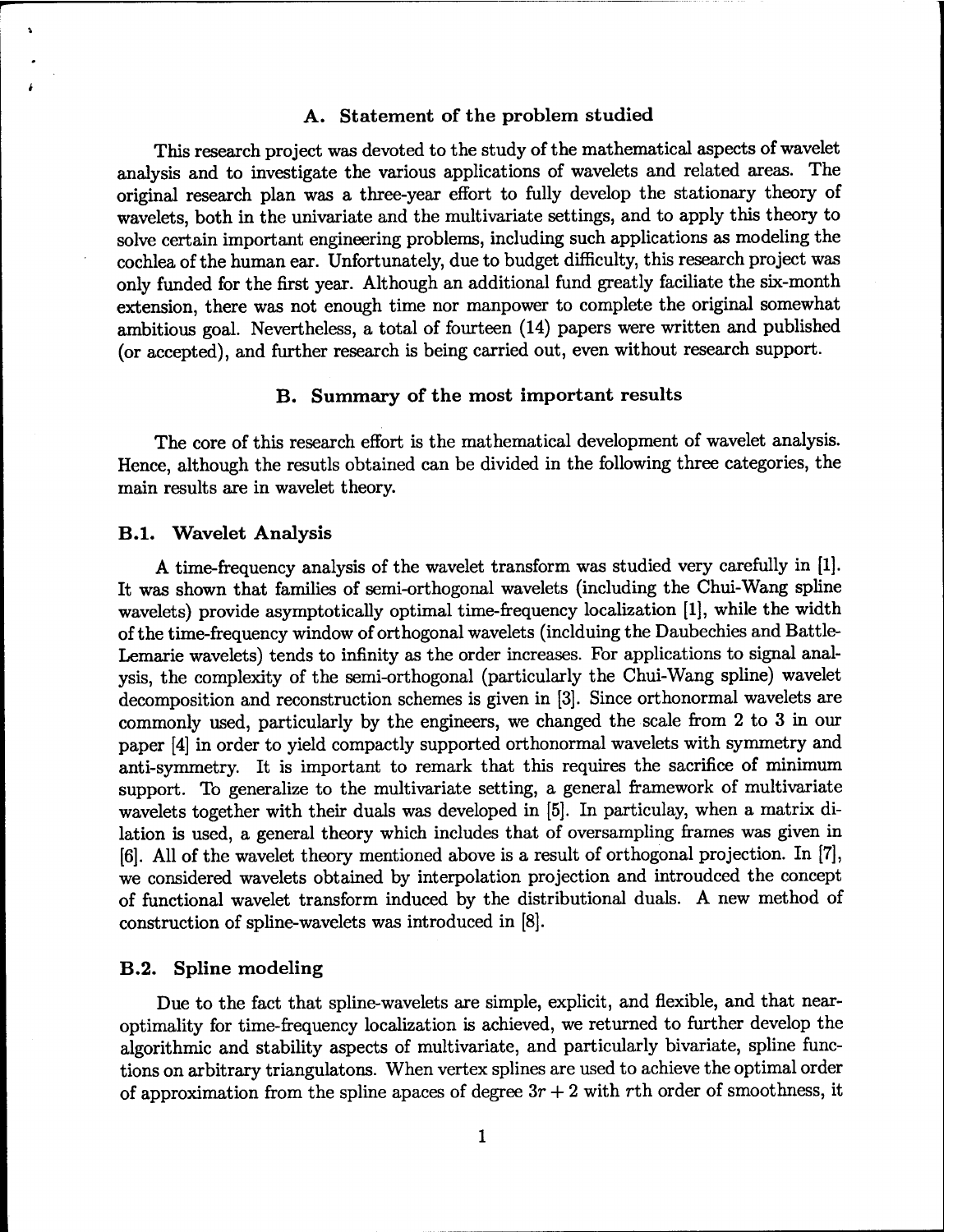is well-known that instability occurs as a result of near-singularity at a vertex of degree 4. In our paper [9], the supports of vertex splines are enlarged, to include an interior edge if necessary, to assure stability. In order to lower the degree from  $3r + 2$  to  $3r + 1$  while maintaining the optimal order of approximation, it is necessary (even for  $r = 1$  and the regular three-directional mash) to refine the triangulations. In [10], we focussed on the case  $r = 1$  but allowing an arbitrary triangulation, and developed an algorithm for some minimum refinement.

## **B.3. Systems theory**

Recently, there has been some interest in the investigation of the relevance of wavelets in the theory of linear systems. In an attempt to extend the notion of the continuous (or integral) wavelet transform (CWT) to the half-plane in our work [11], we related this generalized CWT to the Hankel transform in systems analysis. In [12], we proved that the Hankel approximation is continuous even when the s-numbers (or singular values) are not simple, and hence, assured the convergence of the corresponding rational approximants. A comprehensive study of rational approximation in system engineering was given in [13]. For neural systems, we studied networks with one hidden layer in [14] and incorporated splines and spline-wavelets for local approximation and analysis.

## **C. List of publications**

- **1.** C. **K.** Chui and J. Z. Wang, A study of compactly supported scaling functions and wavelets, in *Curves and Surfaces,* P. J. Laurent, A. LeMehaute, and L. L. Schumaker (eds.), A. K. Peters Publ., Wellesley, Mass. 1994, 121-140.
- 2. C. K. and J. Z. Wang, High-order orthonormal scaling functions and wavelets give poor time-frequency localization, *J. Fourier Anal, and Appl,* accepted for publication.
- 3. C. K. Koc, G. Chen, and C. K. Chui, Complexity analysis of wavelet signal decomposition and reconstruction, *IEEE Trans. Aerospace and Electronic Systems* 30 (3) (1994), 910-918.
- 4. C. K. Chui and J. A. Lian, Construction of compactly supported symmetric and antisymmetric orthonormal wavelets, *Appl. and Comp. Harmonic Anal.* 2 (1) (1995), 21-51.
- 5. C. K. Chui and C. Li, A general framework of multivariate wavelets with duals, *Appl. and Comp. Harmonic Anal.* 1 (4) (1994), 368-390.
- 6. C. K. Chui and X. L. Shi, Affine operators and frames of multivariate wavelets, in *Advances in Computational Mathematics,* H. P. Dikshit and C. A. Micchelli (eds.), World Scientific Publ., 1994, 139-155.
- 7. C. K. Chui and C. Li, Dyadic affine decompositions and functional wavelet transforms, accepted for publication in *SIAM Math. Analysis.*
- 8. C. K. Chui and J. M. de Villiers, Applications of optimally local interpolation to constructing interpolatory approximants and compactly supported wavelets, accepted for publication in *Math. Comp.*
- 9. C. K. Chui, D. Hong, and R. Q. Jia, Stability of optimal order approximation by bivariate splines over arbitrary triangulations, accepted for publication in *Trans. American Math. Soc.*